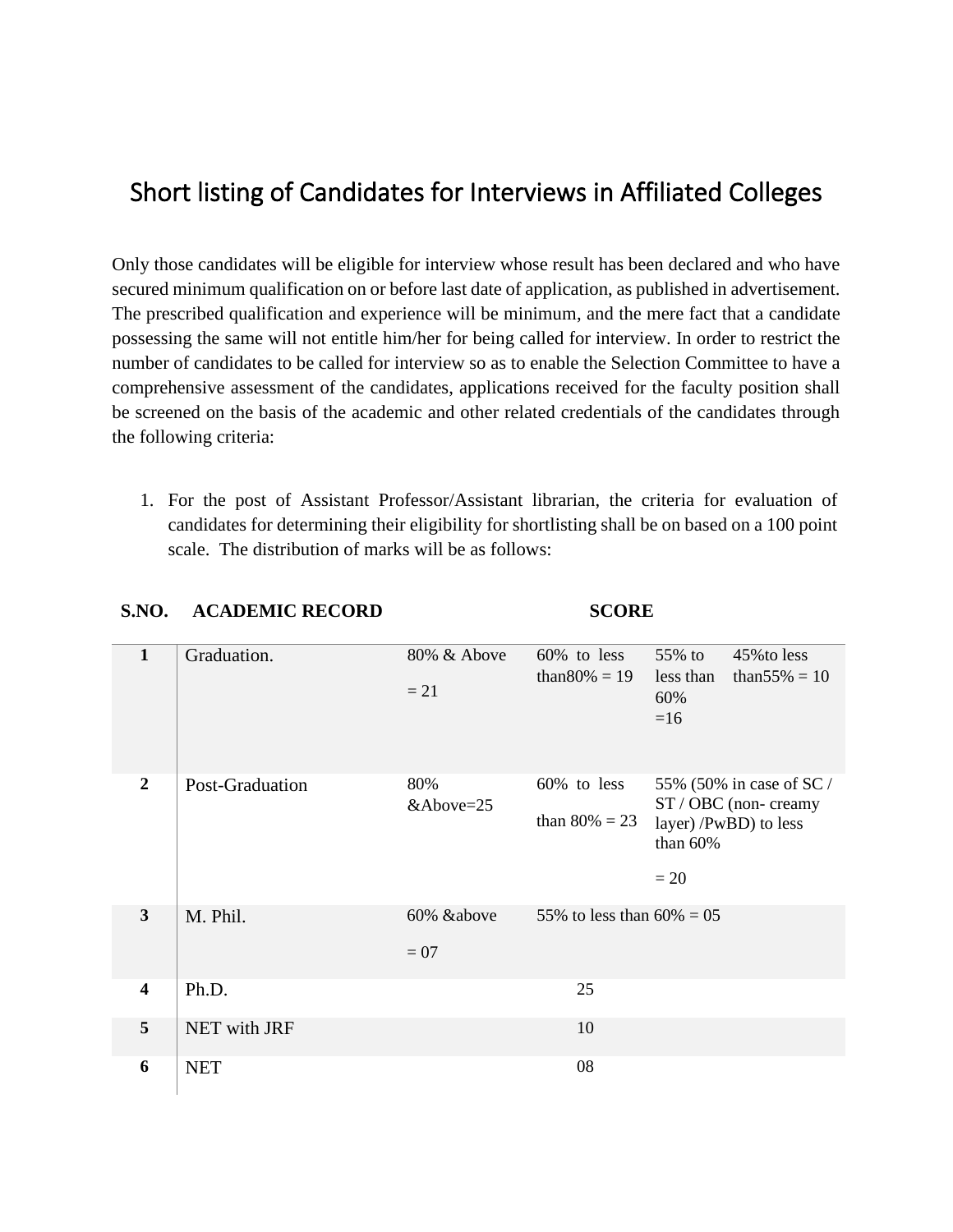|   | <b>Research Publications</b><br>(2 marks for each<br>research publications<br>published in UGC-listed<br>Journals)                                                                                                                                                     |                               | 06                       |                                  |
|---|------------------------------------------------------------------------------------------------------------------------------------------------------------------------------------------------------------------------------------------------------------------------|-------------------------------|--------------------------|----------------------------------|
| 7 | Teaching/Post-Doctoral<br>Experience<br>(2 marks for one academic<br>year each/1 mark for each<br>completed semester)                                                                                                                                                  |                               | 10                       |                                  |
| 8 | Awards<br>International/National<br>$\bullet$<br>Level (Awards given<br>by International<br>Organizations<br>/Government of India<br>/ Government of<br>India recognized<br><b>National Level</b><br>Bodies)<br>• State-Level (Awards<br>given by State<br>Government) |                               | 03<br>02                 |                                  |
|   | Note:                                                                                                                                                                                                                                                                  |                               |                          |                                  |
|   | $(i)$ M.Phil + Ph.D.<br>a)<br>(ii) JRF/NET<br>(iii) In awards category                                                                                                                                                                                                 | Maximum<br>Maximum<br>Maximum | $\overline{\phantom{0}}$ | 25 Marks<br>10 Marks<br>03 Marks |
|   | Academic Score<br>b)<br>Research Publications<br>$\sim$                                                                                                                                                                                                                |                               |                          | 84<br>በሬ                         |
|   |                                                                                                                                                                                                                                                                        |                               |                          |                                  |

- c) Research Publications 06 d) Teaching Experience - 10\_ **Total Score - 100**
- 2. For the post of Associate Professor/Professor/Principal, where condition of minimum API score has been made applicable by University/UGC/AICTE/State Govt. etc., a scrutiny committee comprising of the Dean of faculty and one subject expert nominated by Dean of College and Principal of the college/nominee will be formed. The committee will examine the documents uploaded by the candidate to calculate and verify the API score claimed by the applicant in various categories in prescribed API Performa. . The committee